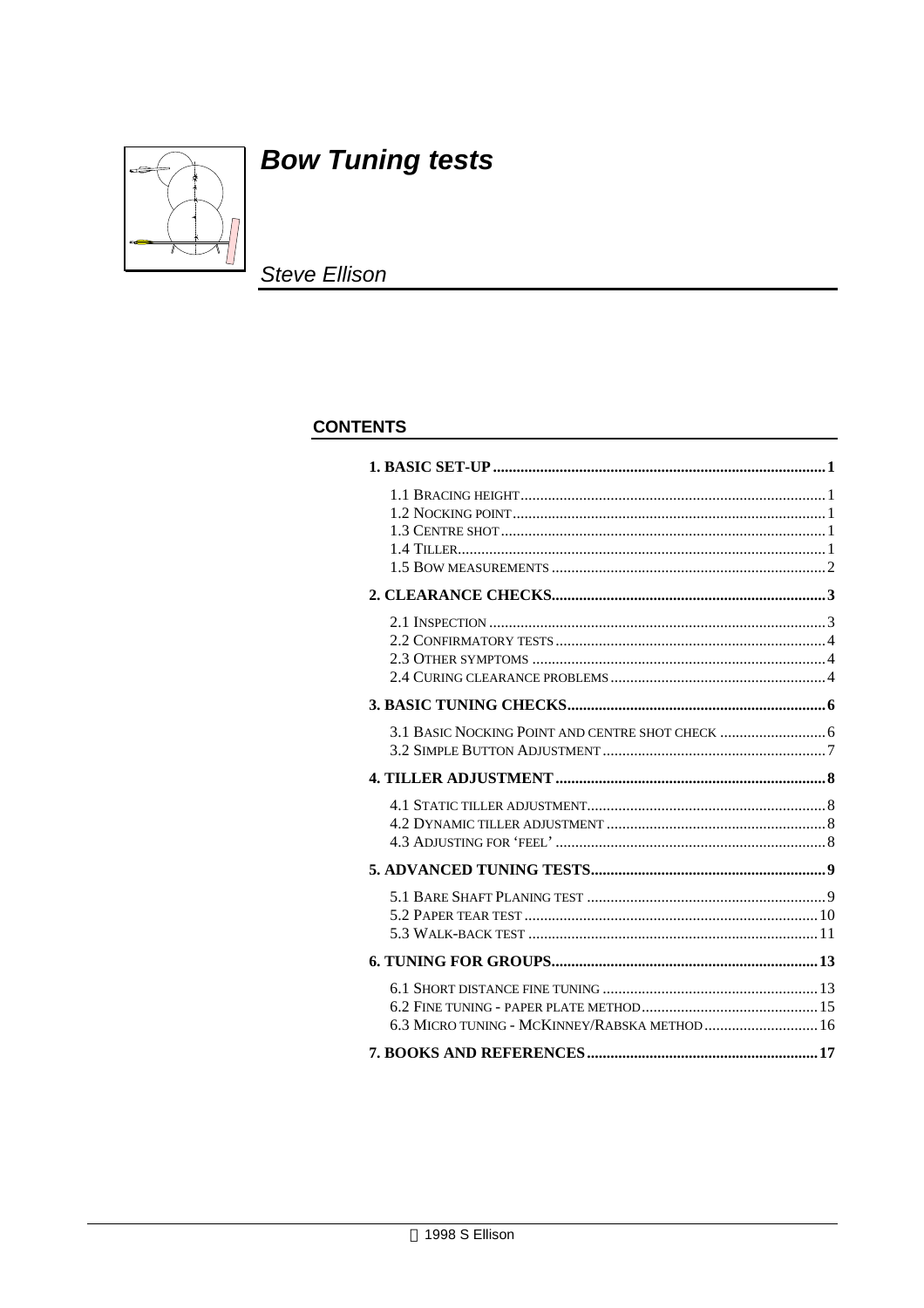# **1. Basic set-up**

# **1.1 Bracing height**

Bracing height should initially be set according to the manufacturer's recommendation. Matthews (Matthews 1980) suggests setting the bracing height in the upper half of the recommended range, initially, to help guarantee good arrow clearance and a forgiving shot. This is a good rule for initial set-up.

Better speed is attained with lower bracing height, but at the risk of a 'critical' shot. As set-up and tuning progresses, it may be worth reducing the bracing height to explore the practical operating range. Bracing height is most easily assessed on the basis of the sound of the shot; the bow will become progressively more noisy as the bracing height moves away from the optimum. Part of that results from increased string impact on the bow limb recurve. Perhaps equally importantly, the bracing height affects the point at which the arrow leaves the string, and careful adjustment can locate points where the arrow leaves most cleanly. Sound is the most direct guide; arrow flight may also be an indication, but this is better dealt with by fine or micro tuning methods (section 6)

### **1.2 Nocking point**

The nocking point should initially be set 3-5mm higher than the arrow rest (Figure 1-1). Use a bracing height gauge to set the nocking point.

An alternative rule of thumb is to check the tiller setting (below), and set the nocking point at the same height above the rest as the difference between top and bottom tiller measurements. For example, if the difference (a-b) in Figure 1-3 is 4mm, set the nocking point 4mm high.

## **1.3 Centre shot**

A recurve bow or compound bow shot with fingers should initially be set up as shown in Figure 1- 2.b), that is, with the shaft slightly to left of the string line and the sight vertically above the shaft. Either button position or arrow rest/launcher may be adjusted to achieve this. Compounds shooting release aids should adjust initially for exact alignment of string and shaft, analogous to Figure 1-2.a)

### **1.4 Tiller**

Tiller is normally set by the manufacturer or sales outlet, and need not be altered on basic set-up. If necessary or desired, tiller may be adjusted to a starting position to suit the archer or for observable 'balance' by one of the methods at section 4 (Tiller adjustment).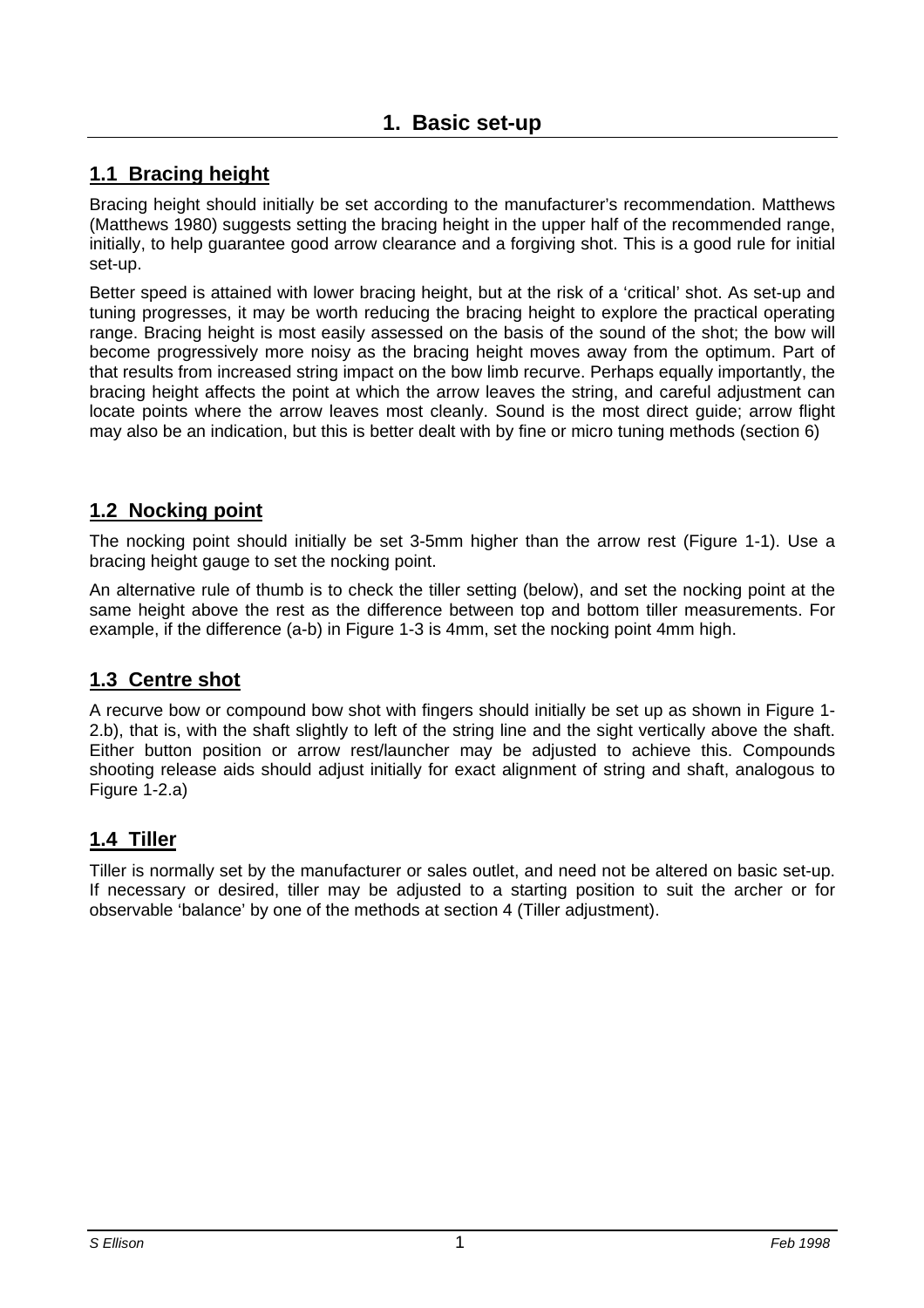### **1.5 Bow measurements**

The diagrams below (Figures 1-1 to 1-3) show the bow measurements and adjustments most important for basic bow set-up.



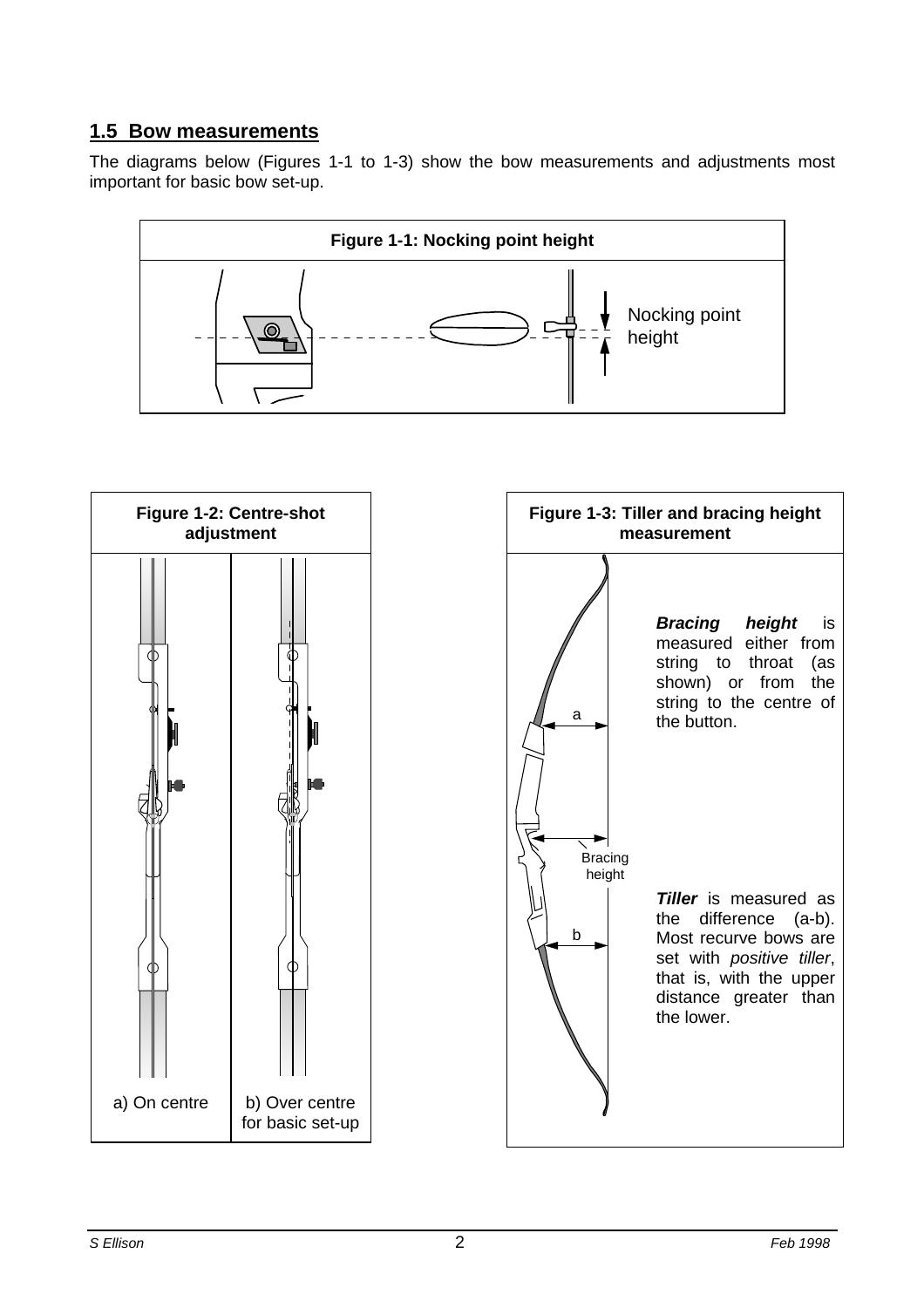# **2. Clearance checks**

The barest minimum requirement for acceptable bow performance is adequate clearance. That is, the arrow should leave the bow with no contact other than with the arrow rest early in the shot. Any other contact is likely to lead to very poor arrow flight. Worse, marginal clearance can lead to very variable shooting, as a poorer shot than usual impacts the bow hard, while better shots leave unimpeded. Clearance problems should be eliminated before tuning the bow, though it is possible that very poor initial adjustment can generate clearance problems which are resolved by adjustment. The following tests can be used to check for and confirm clearance problems.

### **2.1 Inspection**

Visual inspection is one of the simplest checks for clearance problems. Bow and arrows may show evidence of undue contact; the following sections show what to look for.

### *2.1.1 Arrows*

Carefully study shafts and fletchings. Symptoms of clearance problems generally show most prominently towards the rear of the shaft. The symptoms will show on all shafts shot regularly, so examine several. Isolated instances are likely to be due to normal wear and tear from targets and other arrows hitting the target; *consistent* markings on a set of shafts indicate clearance problems. Look for:

- Wear marks along the shaft, anywhere in the back half, particularly near the fletchings. Evidence of scratch marks along the shaft, thinner anodised finish, polishing or rubbing marks indicates contact. Clearance problems show, as expected, most commonly on the side of the shaft normally in contact with the pressure point or arrow rest.
- Worn, marked or damaged fletchings. For recurves, the lower fletching (closest to the arrow rest) is most vulnerable, but both the bow side fletchings may show marks. Look for consistent wear marks, streaks, tears, or folds. Note that folds and bends can also be caused by the arrow holder in the equipment case.



#### *2.1.2 Bows*

Examine the arrow rest, clicker, pressure button, bow window and sight bar. Check for:

- Streaks, wear marks or dents anywhere, especially around the bow window, near the rest.
- Deposited plastic (from fletching contact) on sharp edges like arrow rests, clicker and sight bar.
- Heavy button wear, especially away from the normal contact point at rest (for example, the shaft is normally set up approximately centrally on the button; heavy wear near the edges may suggest clearance problems.
- Noise on the shot; impact is often quite audible.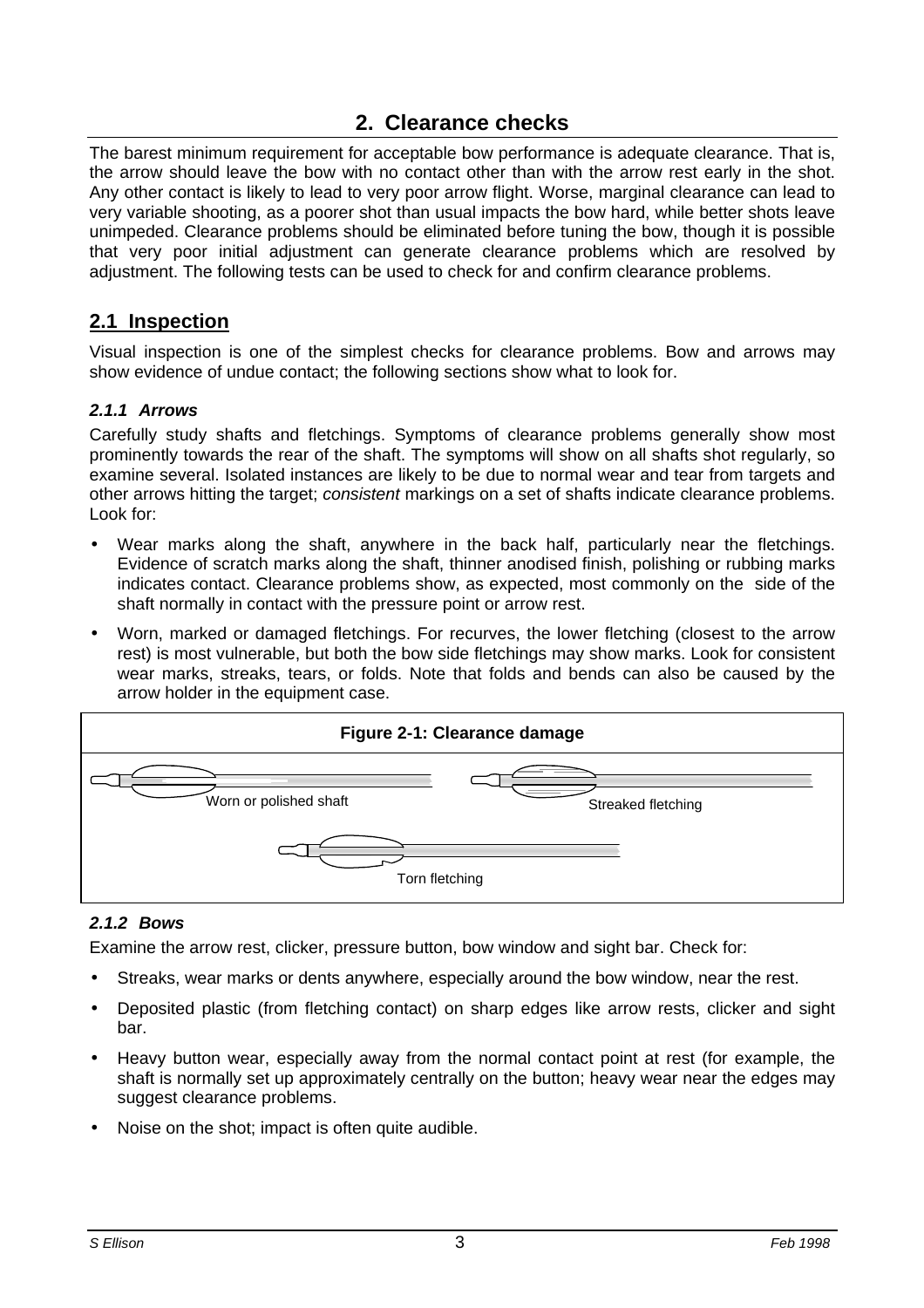# **2.2 Confirmatory tests**

### *2.2.1 Dusting*

Apply a coating of talc, finely powdered chalk, or spray talc around the bow window near the rest, and/or to fletchings and arrow shafts. Shoot a few arrows, and inspect the powder. Shaft contacts will show as disturbances - streaks or, sometimes, neat 'fletching' marks in the dust.

### *2.2.2 Modelling clay*

Apply a thin layer of plasticine or other soft (and removable!) modelling clay to the bow window, just behind the arrow rest. Make sure it does not protrude significantly beyond the rest. Shoot a few shafts, and look for contact marks on the modelling clay.

### **2.3 Other symptoms**

Though all of the symptoms below have many causes - mostly down to the archer - they may, in conjunction with other symptoms, indicate an arrow clearance problem.

- Visibly bad arrow flight; spiralling or extreme fishtailing
- Poor short distance grouping
- Impact noise on shooting
- Frequent arrow rest replacement
- Clicker frequently knocked forward or bent
- Extreme 'flyers' in otherwise consistent shooting

### **2.4 Curing clearance problems**

Clearance problems arise from a variety of causes, including poor shooting technique (particularly with respect to the string hand). The main equipment-related causes and the corrections which might be needed are considered here, in approximately increasing order of complexity.

#### *2.4.1 Over-tight nocking point*

Check that the nocks leave the string smoothly and easily. Over-tight nocks will very often cause the tail of the shaft to contact the bow. Correct over-tight nocks by

- Increasing nock size
- Reducing string thickness (fewer strands or thinner centre serving)

Filing nocks is not to be recommended; it is too difficult to match replacement nocks.

#### *2.4.2 Low nocking point*

A very low nocking point may cause impact problems; adjust the nocking point to 3mm or more above the arrow rest for initial set-up. Check using a basic set-up test (for example, section 3).

#### *2.4.3 Extreme button position*

Check the button position; set the button just outside centre shot for initial set-up (see Figure 3-2).

#### *2.4.4 Incorrect bracing height*

Poorly set - especially low - bracing height can cause or exacerbate clearance problems. Check that the bracing height is within the range specified by the manufacturer. If there is scope, increase the bracing height to the top of the range by fitting a shorter string and check clearance again.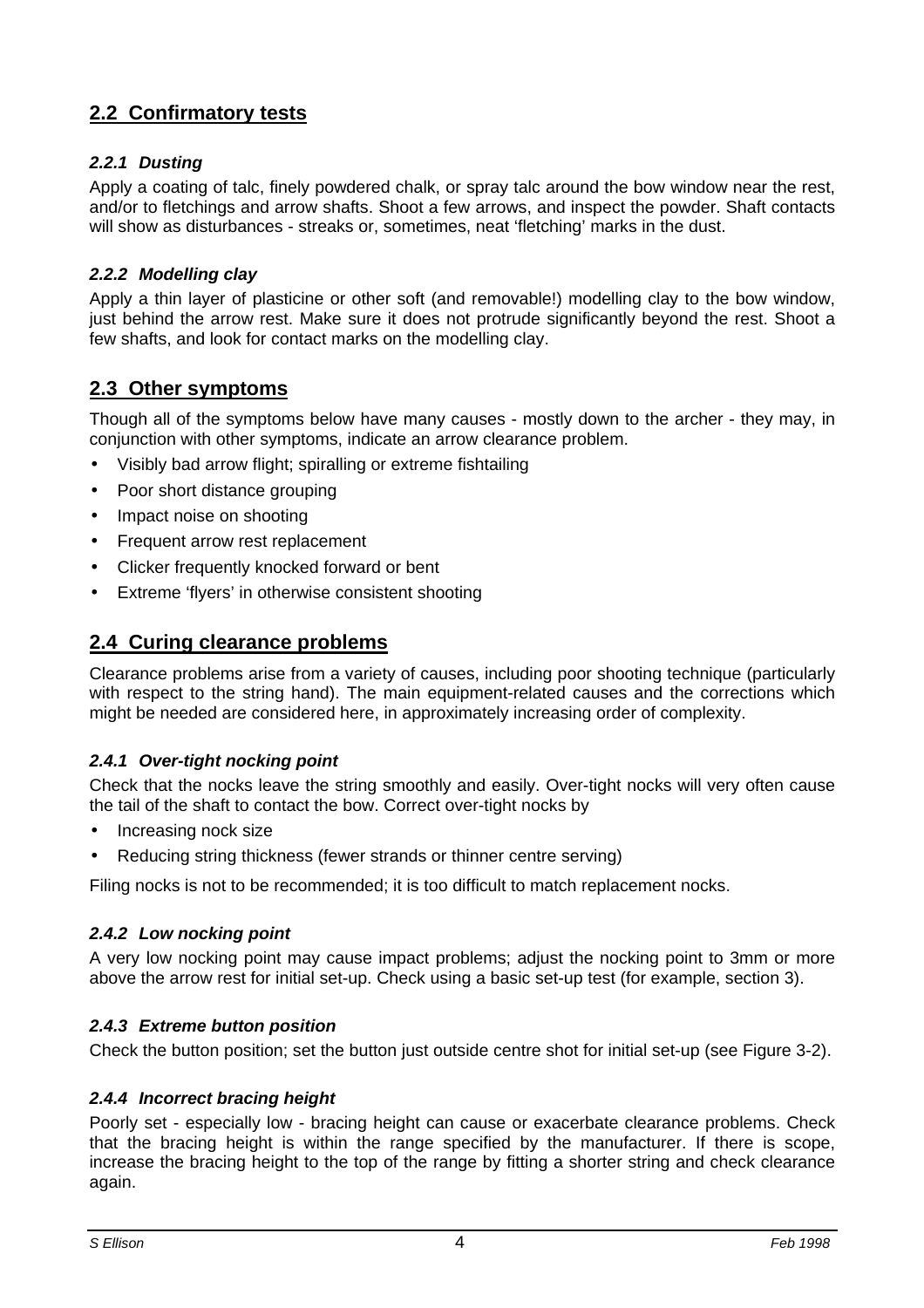### *2.4.5 Over-size arrow rest*

An arrow rest with over-long arm or other protuberances is a common cause of interference. Corrective actions may include:

- Trimming the support arm (or other parts) to the minimum required (Figure 2-2)
- Changing to a lower profile rest, or 'under-arrow' rest
- Changing to a drop-away rest (a rest which moves downwards or inwards, triggered by the movement of the shot or under spring tension).
- Removing or protecting sharp edges. Some rests increase clearance problems by 'catching' fletchings on sharp edges. Ideally, the possibility of impact should be avoided entirely, but it may be possible to reduce the effect by taping over or removing protuberant edges.



### *2.4.6 Poor spine matching*

Arrows too whippy or (less commonly) too stiff for the bow may cause clearance problems. In general, wear marks towards the rear of the shaft indicate excessively high spine rating (whippy shafts). Check the specification against the actual draw weight of the bow, and if possible, check by shooting alternative shaft specifications. Corrective actions include:

- Changing arrow specification (a new set of arrows)
- Adjusting the draw weight of the bow to improve the bow/arrow match.
- Using different point weights can adjust effective spine slightly. Heavier points lead to an effectively higher spine rating ('whippier' shaft) and vice versa.
- Changing string material. Fast, low-stretch string materials (Kevlar, Fast-flite, Dyneema etc.) make the shaft effectively more whippy.
- Changing limb material. Faster (usually Carbon) limbs will increase the effective spine rating (whippier shaft)

### *2.4.7 Extreme tiller mis-set*

Bow tiller set to extreme values may lead to clearance difficulty. Additional symptoms will include extreme 'kick' - for example, the long rod may kick upward (or downward) hard - and/or lengthy vertical limb vibration after the shot. Corrective action, (where possible) is to adjust tiller using either limb adjustment or packing material.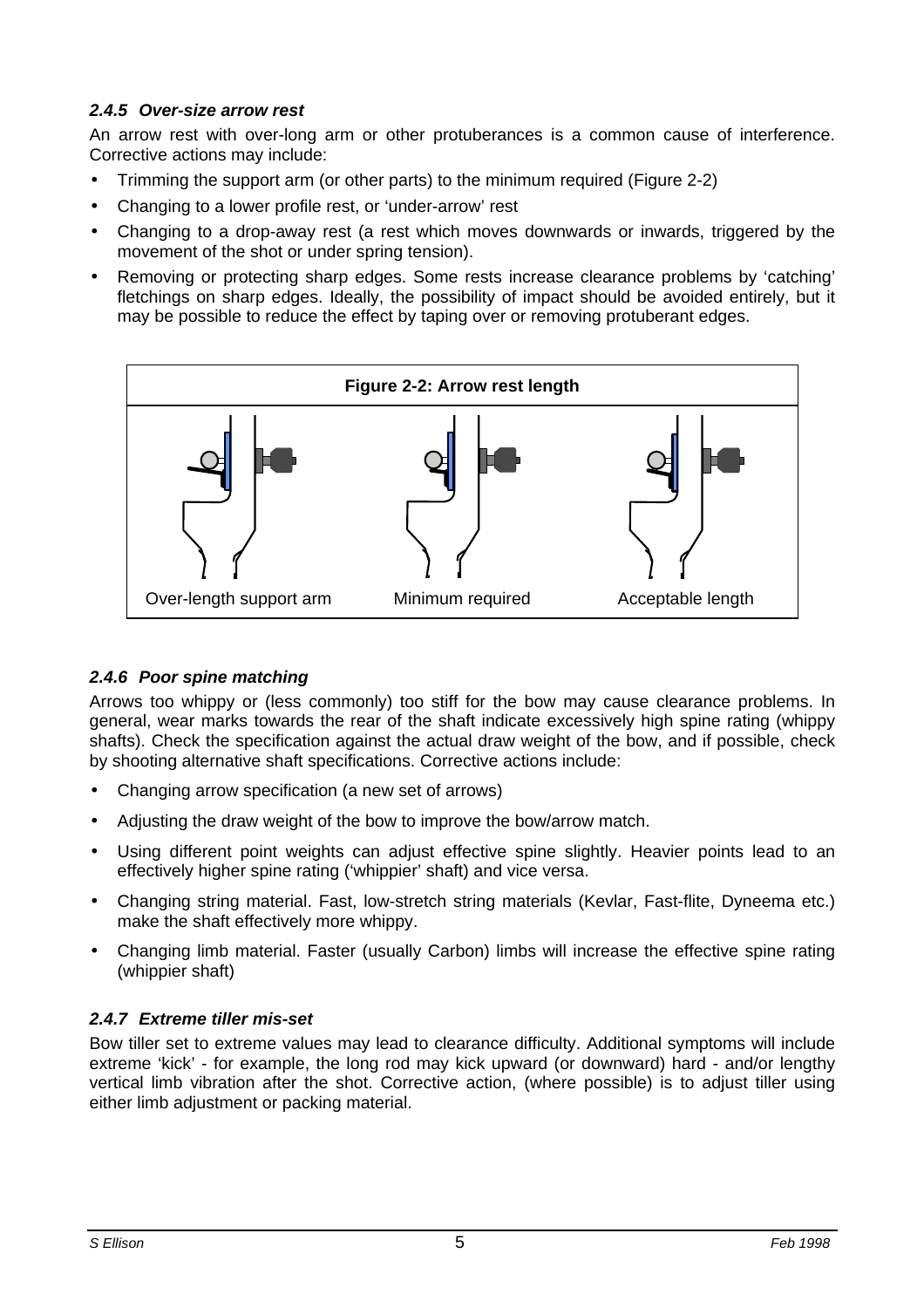# **3.1 Basic Nocking Point and centre shot check**

This quick test gives a fair 'coarse alignment' check. Simply shoot an arrow horizontally at a target from a distance of about 3-5 yards. Observe whether the tail of the arrow 'lays over' to left or right, or is high or low.

This test is more sensitive using a bare shaft instead of a fletched shaft.





#### **Notes:**

1. To check that you are shooting horizontally:

*Either* get someone else to check by watching from the side

*or* put an aiming mark at your eye level, another at your chin height (about 4 inches/10cm below the first), and adjust your sight until your arrow hits the lower mark when aiming at the upper.

2. It is best to check by shooting several arrows, into different places on the target. The target construction can sometimes cause an arrow to penetrate at an angle, even if it hits straight.

3. If the test looks right, check at one or two other distances, say 3 and 7 yards. If these are right too, things are about right. If not, adjust until the shafts are straight at several distances, or use a different test.

4. All these checks assume reasonably well matched shafts; they will not work well with arrows poorly matched to the bow.

5. Nocking point adjustment is also affected by tillering; tiller adjustment may be out if the nocking point is hard or impossible to adjust.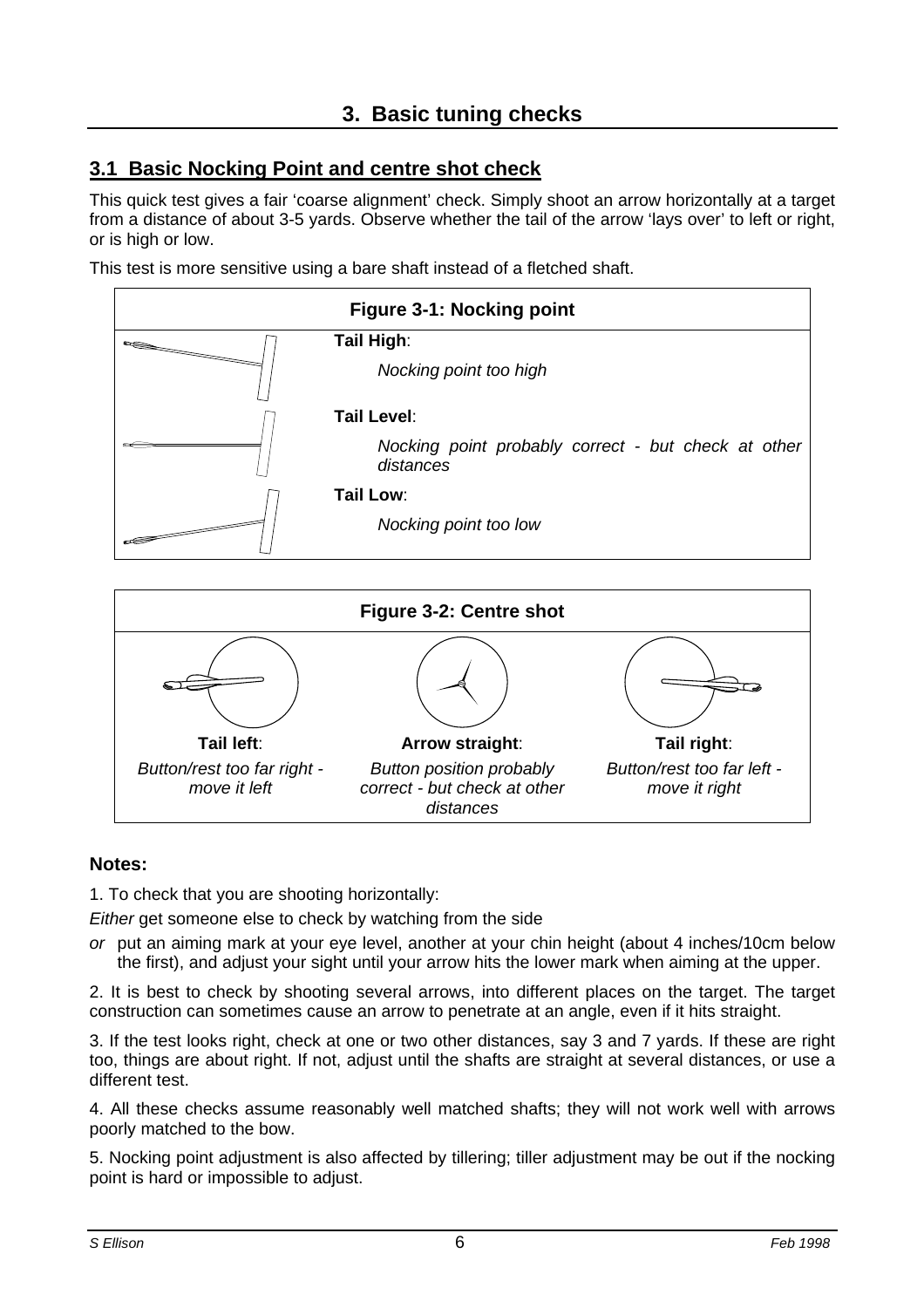# **3.2 Simple Button Adjustment**

**Figure 3-1**: Button and sight position for "Simple button adjustment"

This simple adjustment is a good, quick set-up exercise for button position and tension, following nocking point setting by other means. It uses ordinary, fletched shafts shot at a standard target at about 20 yards (18m). Instructions as follows:

- 1. Set the button to give a shaft position just outward from centre-shot as seen from directly behind the bow (Figure 3-1, to right, for R/H archer).
- 2. Set the sight vertically above the shaft (see diagram)
- 3. Shoot at 20 yards at a normal target or aiming mark. Adjust the *button spring tension only* until the group centre is vertically in line with the aiming point (i.e. they land where they are aimed!). (See Figure 3-2)

#### **Notes**.

- 1. This button tension adjustment can also be used following a button position check, such as the bare shaft planing test or paper tear test. If so, leave the button position as adjusted in the prior test, rather than changing it to fit in with step 1 above.
- 2. As with all other quick adjustments, check for improved group size following the adjustment.

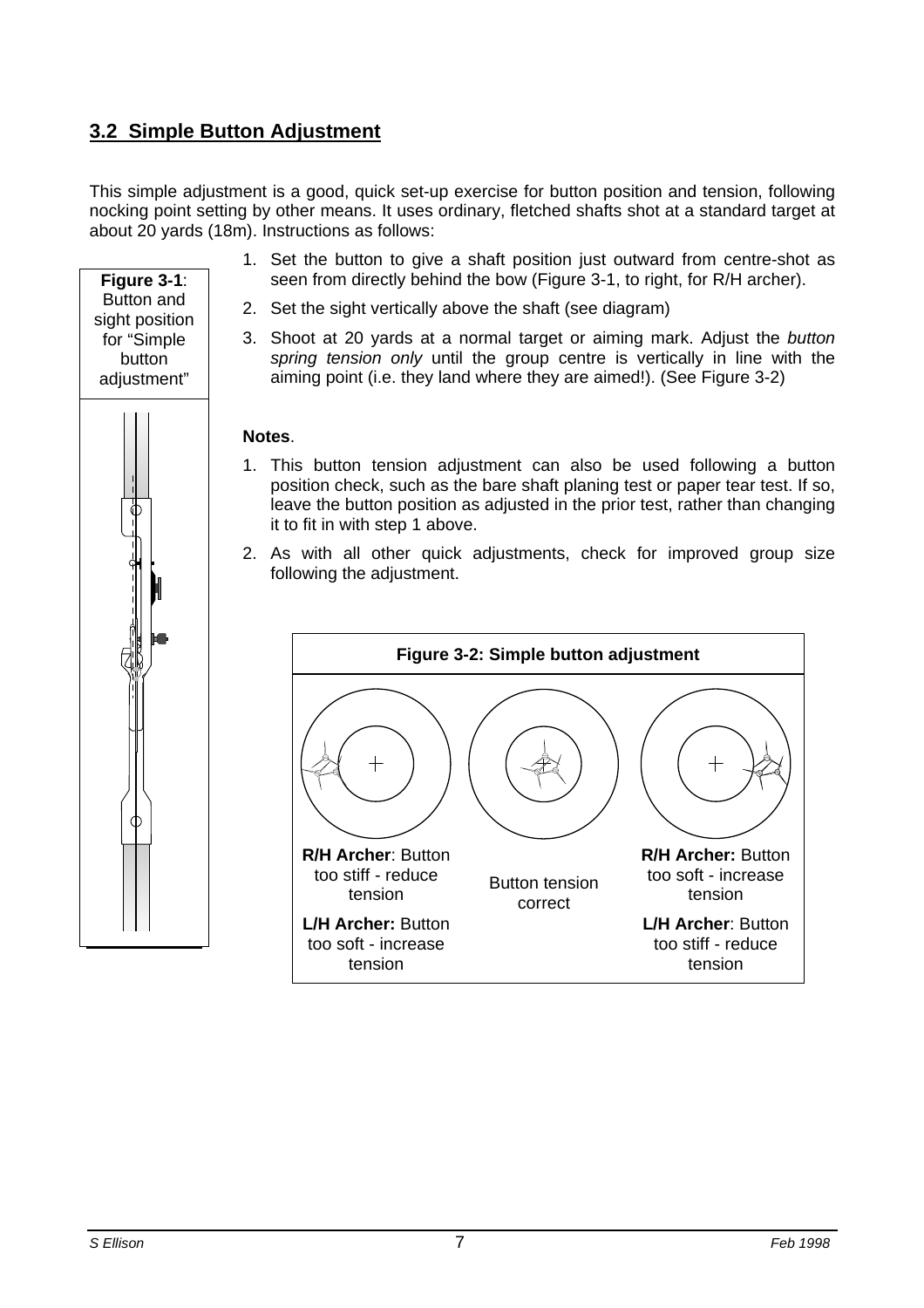# **4. Tiller adjustment**

Because the arrow leaves the bow somewhat above the pressure point, a symmetrical bow tends to kick upwards on release. To counter this effect, the lower limb is usually made or adjusted to be slightly stiffer than the upper limb, 'balancing' the bow better through the shot. This balancing act is commonly called 'tillering'. Tiller can be measured directly on most bows as the difference between distances from string to limb at the riser or 'fade-out' positions (Figure 1-3). Because the ideal tiller setting depends on the exact pressure point of the archer's hand on the bow, and is also influenced by stabilisation, tiller may need adjusting for best performance. The following sections suggest three methods of adjusting tiller; it is also possible (particularly for compound bows) to use micro tuning techniques to fine tune tiller (see section 6.2).

### **4.1 Static tiller adjustment**

McKinney (McKinney 1997) recommends adjusting tiller to give no sight movement during the draw; instructions are as follows:

- i) Standing 5-15 yards (m) from a 40-60cm face or other aiming point near eye level, lift the bow to pre-draw position and place the sight pin on the gold, with string hand level with the normal face reference (anchor position).
- ii) Draw directly back to the face reference point, slowly and without vertical movement of either hand and keeping the head still. Observe the behaviour of the sight pin.
- iii) If the sight pin drifts up, the top limb is too stiff: increase tiller slightly. If the pin drifts down, reduce tiller slightly.

It may be useful to have an independent observer watch the bow from the side.

### **4.2 Dynamic tiller adjustment**

This procedure adjusts tiller to give visually balanced bow behaviour on the shot.

- i) Set up the bow with a light long rod. Shoot the bow at any comfortable distance, and observe the behaviour of the tip of the rod and subsequent behaviour of the limbs.
- ii) If the rod kicks up instantly, increase tiller; if downwards, decrease the tiller. Repeat until the rod moves essentially straight forward. Take care to distinguish the natural bow movement from anything the archer does following the shot, and from natural forward or backward roll; look for the *instant* reaction to the shot.
- iii) During the exercise, monitor the limb behaviour. Vertical oscillation after the shot, which may show as the nocking point vibrating rapidly up and down, suggests tiller imbalance. This should be minimised by adjusting tiller as necessary.

### **4.3 Adjusting for 'feel'**

An alternative is to adjust tiller for subjective feel when shooting the bow (with stabilisers). Simply shoot for a while to get the feel of the bow, adjust tiller slightly and check out the feel. If there is no significant difference, return to the original setting; otherwise, adjust accordingly.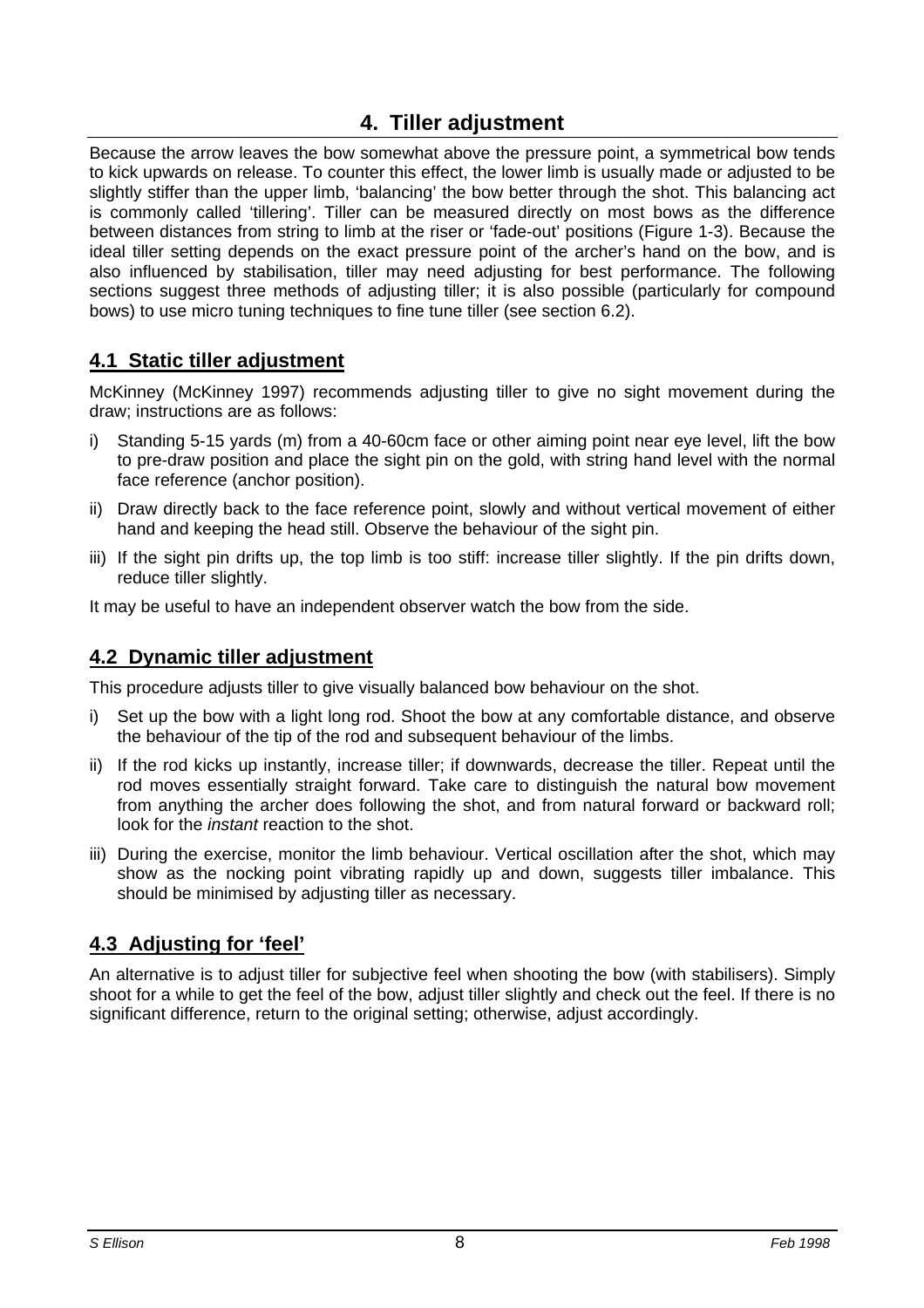### **5.1 Bare Shaft Planing test**

The "bare shaft planing" check is an alternative test for either nocking point height or centre shot. Since it uses only the position of impact, not the angle, it may be easier to work out what is going on than the simple fletched impact test above. It is also a good reference check; once fine-tuned for best group size, it is worth doing and recording a bare shaft planing test (without adjustment). Subsequent re-tuning can then simply adjust for the 'best group' bare shaft planing pattern previously recorded.

To carry out the test, set up an aiming mark at about eye level, and shoot 2-3 fletched shafts and one or more bare shafts at the same mark from 5 yards initially. The test can also be carried out from 10, 20 yards or more, and becomes more sensitive at longer distances. However, 'fishtailing' from a poorly adjusted bow may cause impact positions to alternate as the distance increases, so it is safest to start close and move back once basic adjustment is complete.

'Ideal' (note 1) nocking point height and centre shot leads to the bare shaft landing in the same place as fletched shafts; otherwise, the bare shaft behaves 'worse' than the fletched shaft, so the direction of bare shaft impact relative to the fletched shafts is an indication of the adjustment needed. The diagram below (Figure 5-1) shows the possibilities.



#### **Notes**

- 1. A 'perfect' bare shaft test is unlikely at longer distances. As a rule of thumb, a six-inch gap between bare shaft and fletched shaft positions is acceptable at 20 yards (but see note 2 some positions are better than others).
- 2. Many top archers regard 'ideal' as potentially unforgiving. A common practice is to tune for a bare shaft impact slightly low and left of the fletched group for a right-handed archer (low and right for a left-handed archer). The principle is that a slightly tail-high, outward-directed shaft is marginally less susceptible to interference following a poorer shot. The diagram shows the 'preferred' impact region inside the dotted lines. (Matthews and Holden, 1985)
- 3. As with all tests, checking the group size is recommended after any adjustment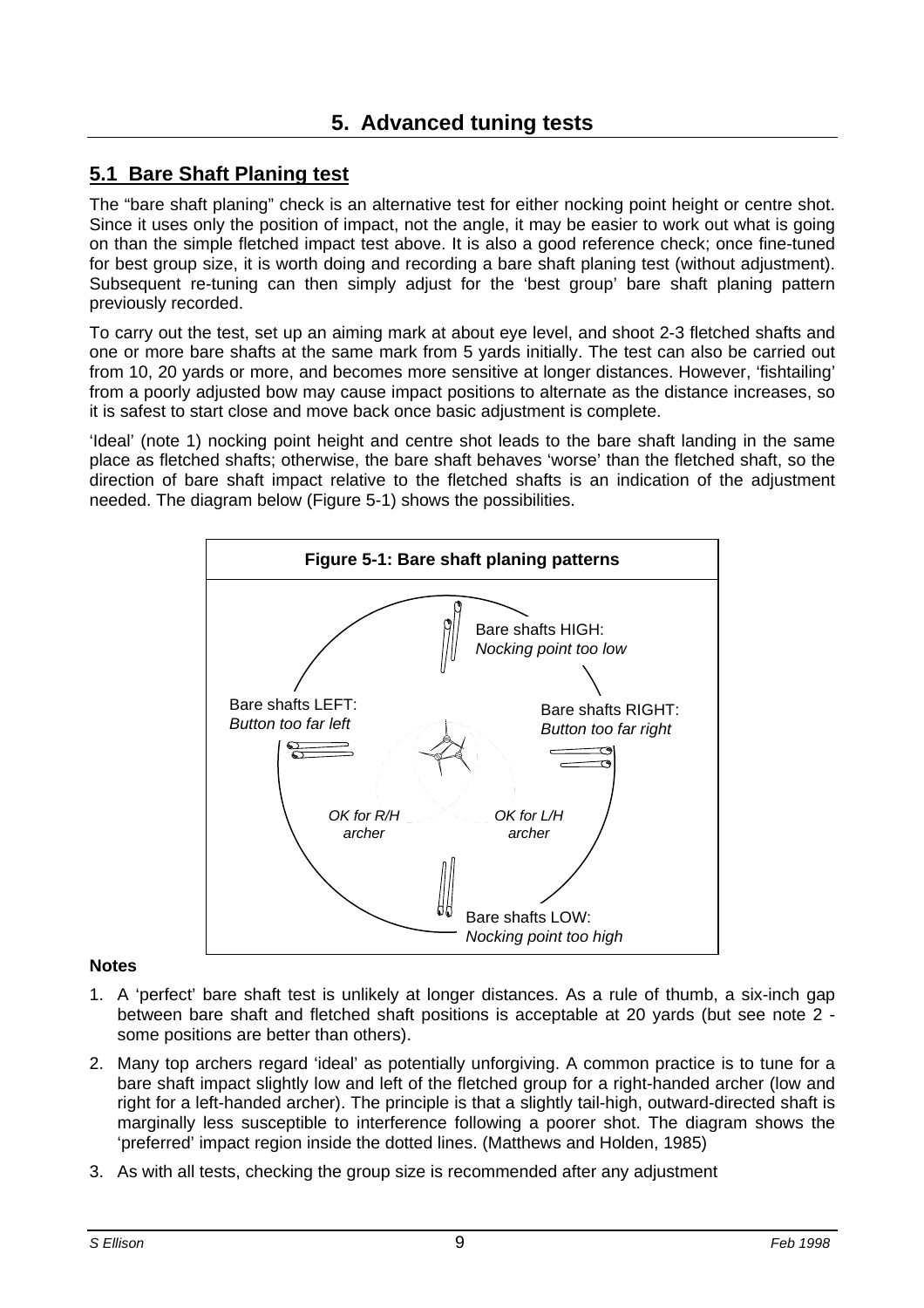## **5.2 Paper tear test**

This test gives a good indication of both vertical and lateral adjustment. It relies on a simple indication of early arrow flight. It uses fletched shafts, but needs other equipment to hold paper in front of a target.

### **Instructions**:

1. Set up a target with a piece of lightweight paper (newspaper or computer fan-fold paper are usually good) suspended at least three feet from the target. (Figure 5-1 below)



2. Shoot from about 2-3 yards from the paper, through the paper and into the target.

3. Examine the tear left by the shaft in the paper. Note where the pile and fletchings penetrated. See the diagrams below (Figure 5-2) for interpretation.



**Note**: A perfect "bullet hole" is rare - the rapidly bending shaft is rarely perfectly straight in flight at short distances. Adjust for the nearest approach to a clean 'hole'.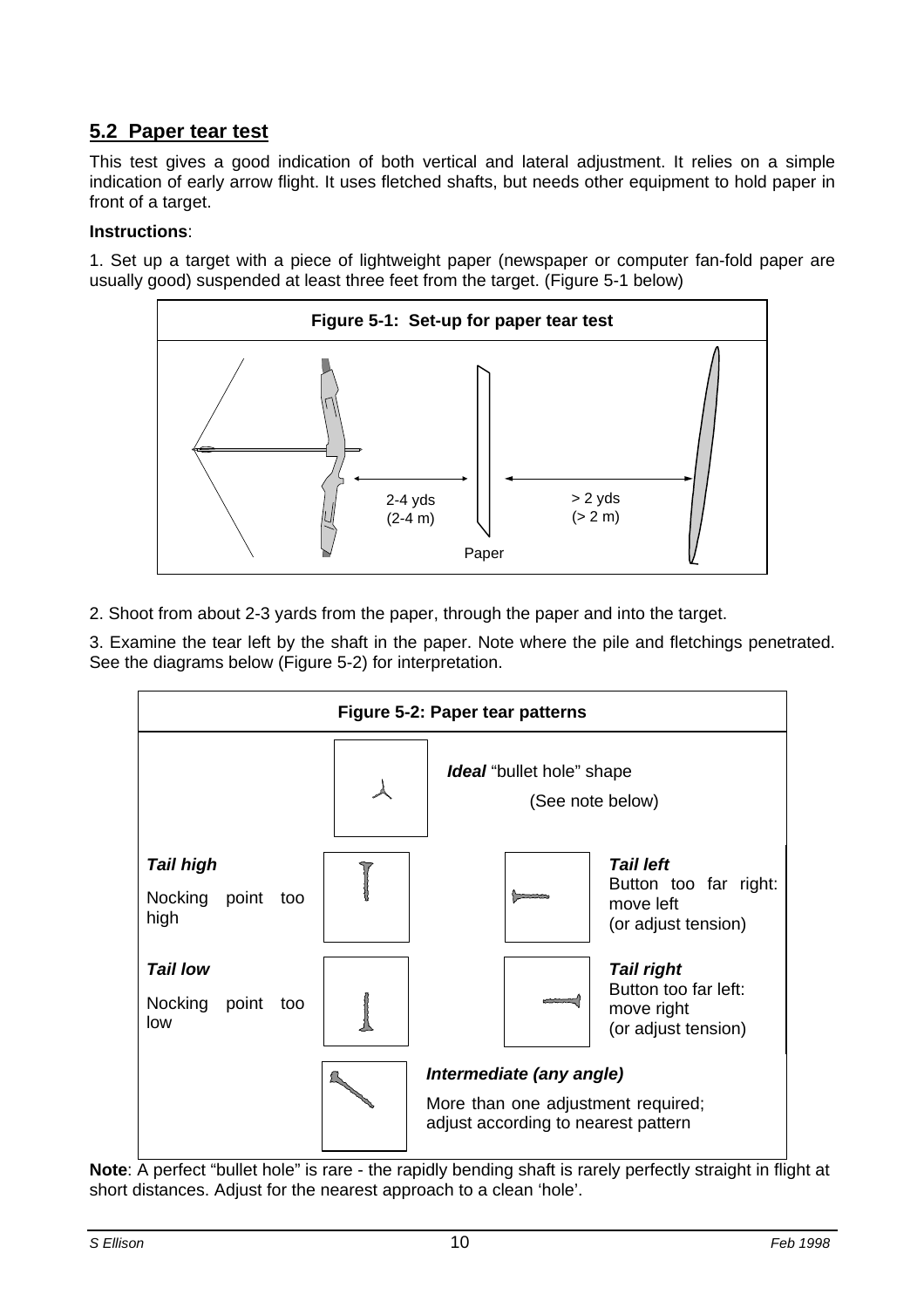### **5.3 Walk-back test**

A walk-back test gives a useful combined test of both centre-shot and button tension. The test should be done in calm conditions, and while you are shooting normally. In

particular, you should be warmed up and have shot enough practice arrows to be close to your typical competition shooting.

### **Instructions**

i) Set up two bosses as shown (Figure 5-1, right); the lower boss will be leaning against the stand.

ii) Place an aiming mark on the upper boss (grey spot in the diagram at right). It can be above eye level, but not too high; you may shoot above it

iii) Shoot arrows aimed at the mark from regular distances, starting from about 5 yards and then back as far as possible. That may be every five yards or more; for light bows, perhaps every three yards. A convenient way of doing that is to shoot one from five yards, pace back five (or whatever), shoot another and so on. Re-shoot any arrows you know were poorly shot.

iv) Check the pattern made by the arrows against the diagrams overleaf (Figure 5-2); adjust the button accordingly

Note: You will often find that the second arrow goes slightly higher than the first; if so, be careful how you interpret the patterns.

### **What the diagrams mean**

The diagrams show the main patterns that you might see during walk-back tests. They all show single arrows at each distance; in practice, it is better to shoot several, and mark or record group centres for longer distances. It is also important to check before accepting any pattern (especially an 'ideal' one!) by repeating the test. Once the results are consistent, you can start adjusting the tuning.

You will often see 'patterns' that look like a mixture of those shown; particularly a combined curve and slope in the same direction. It is best to adjust one thing (tension or position) at a time to move towards the 'ideal' result.

For a walk-back test, the sight should usually be vertically above the arrow, unless there is a good reason otherwise. If it is not, patterns very like 2a and 2b can occur even with otherwise good tuning.

#### **Notes:**

1. 'Ideal' means that the centre shot and button tension are giving a good, clean shot in ideal circumstances (i.e. when you shoot it properly!). However, many top archers 'fine tune' either for a more forgiving shot, or directly for group size, after the walk-back test and adjustment. The walk back test is a good general set-up test.

2. Button tension is adjusted either by moving the screw adjuster controlling the spring, or changing to a different spring.

3: The diagrams are indicative only, and follow the majority of current texts. Some find that curved lines can result from mis-tensioning only, while off-centre positioning leads to consistent 'slope' (the other way about from the diagram). (Bearman 1997). It may be necessary to try both the adjustments in column **a** to correct a pattern to the left of centre (and either of the column '**b**' adjustments if to the right).

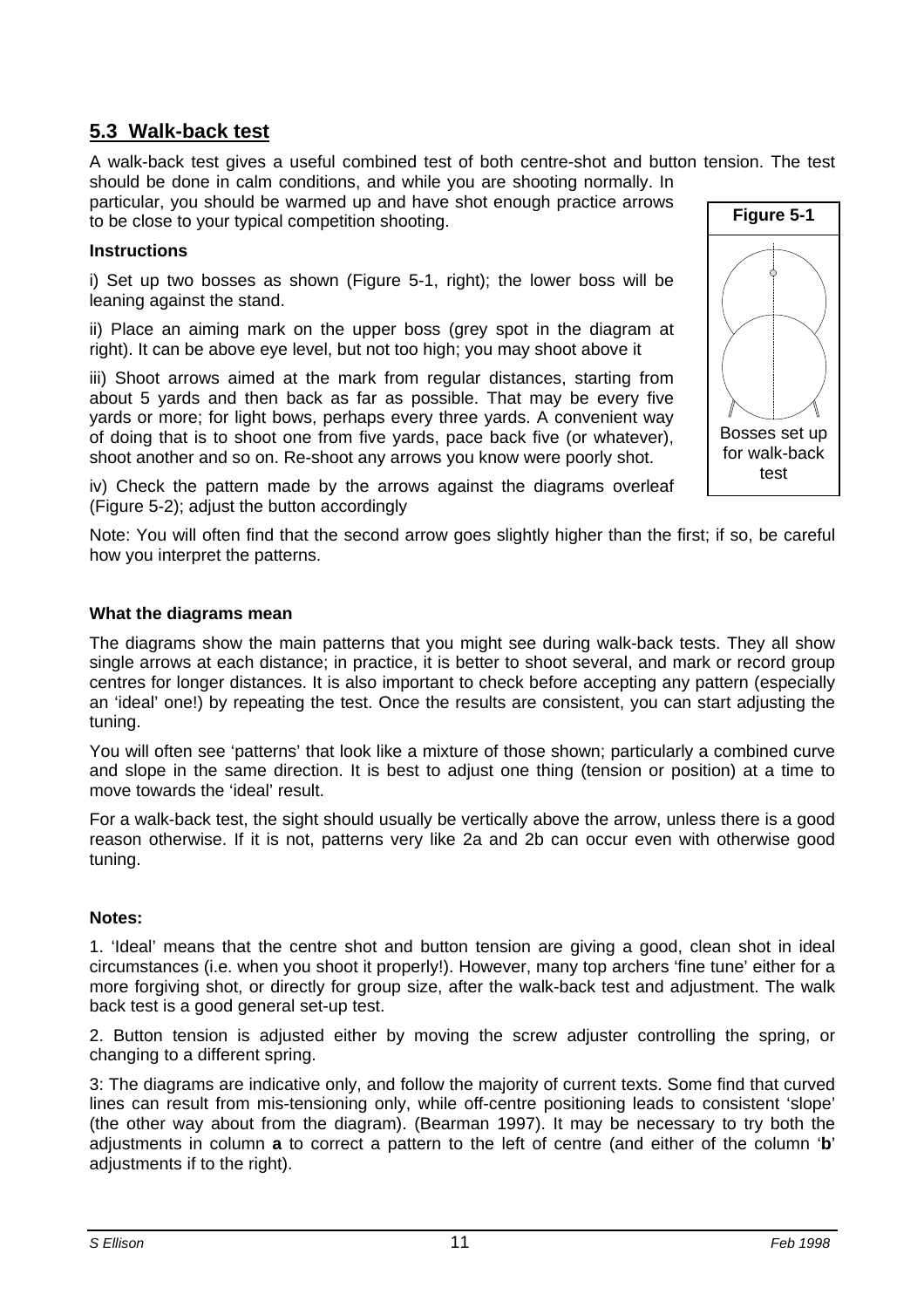

NOTE: The patterns above are indicative only, and follow the majority of texts. Some find that curved lines can result from mis-tensioning only, while off-centre positioning leads to consistent 'slope' (the other way about from the diagram). It may be necessary to try both the adjustments in column **a** to correct a pattern to the left of centre (and either of the column **b** adjustments if to the right). Note, too, that a mis-set sight can also lead to patterns 2a or 2b.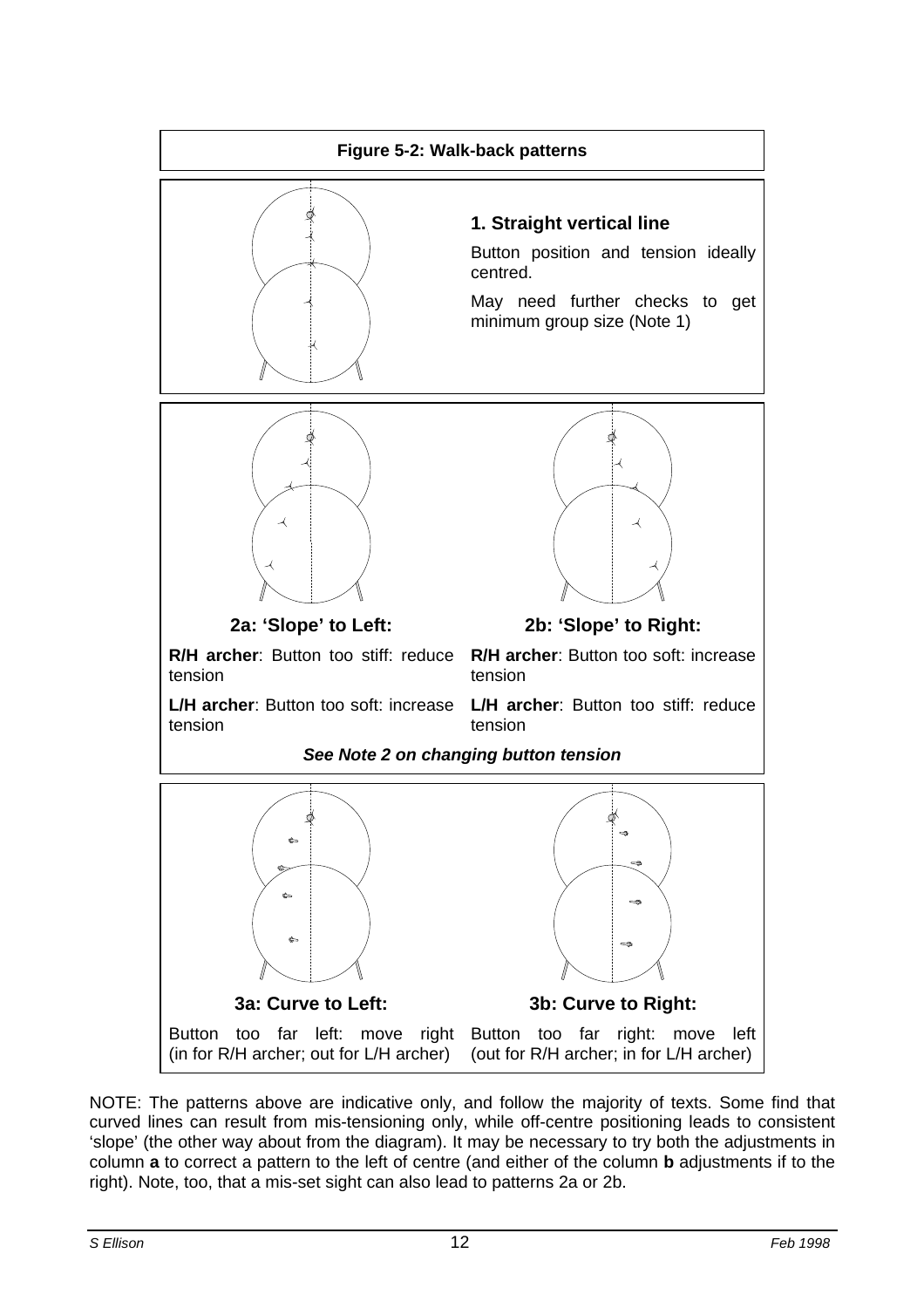# **6. Tuning for groups.**

The ultimate aim of bow tuning is to achieve the best score over a full competition round. Basic bow set-up helps by removing clearance problems and ensuring clean arrow flight. Walk-back tuning helps ensure that lateral sight adjustments are minimised in normal shooting. The final 'tweak' is to tune directly for group size. The following tests do this. The principle in all cases is simple; take a particular adjustment, and move through a small range, observing the effect on group size. One then adjusts to the position giving the smallest group. 'Short distance fine tuning' uses nocking point and button tension to achieve separate vertical and lateral group control; 'micro tuning' tends to focus solely on nocking point position for recurves, or fine tiller adjustment in compounds.

### **6.1 Short distance fine tuning**

### **Instructions**

Set up a target at 10-15 metres, with a clear vertical and horizontal line visible. The top and side of a square 40-60cm face works well; so does white paper with a clear vertical and horizontal line drawn on it (Figure 6-1).



#### *1. Vertical (nocking point) tune.*

a) Shoot first at the horizontal line, spacing the arrows out slightly to shoot a line of arrows along the line. Note the height of the group (Figure 6-2a).

b) Adjust the nocking point slightly (say, 0.5-1mm, 1/32 inch or one serving thread width), in either direction.

c) Shoot at the line again. If the group height decreases, move the nocking point further in the same direction; if it increases, move it the other way. Continue moving the nocking point systematically until the group size increases again.

d) Set the nocking point at the position corresponding to the smallest group height.

#### **Note:**

If bow tiller is adjusted by this method, it is normally recommended that the nocking point be kept at the same height above the rest/launcher while the tiller is adjusted. That will normally mean resetting the nocking point after each tiller change. The principle is otherwise identical.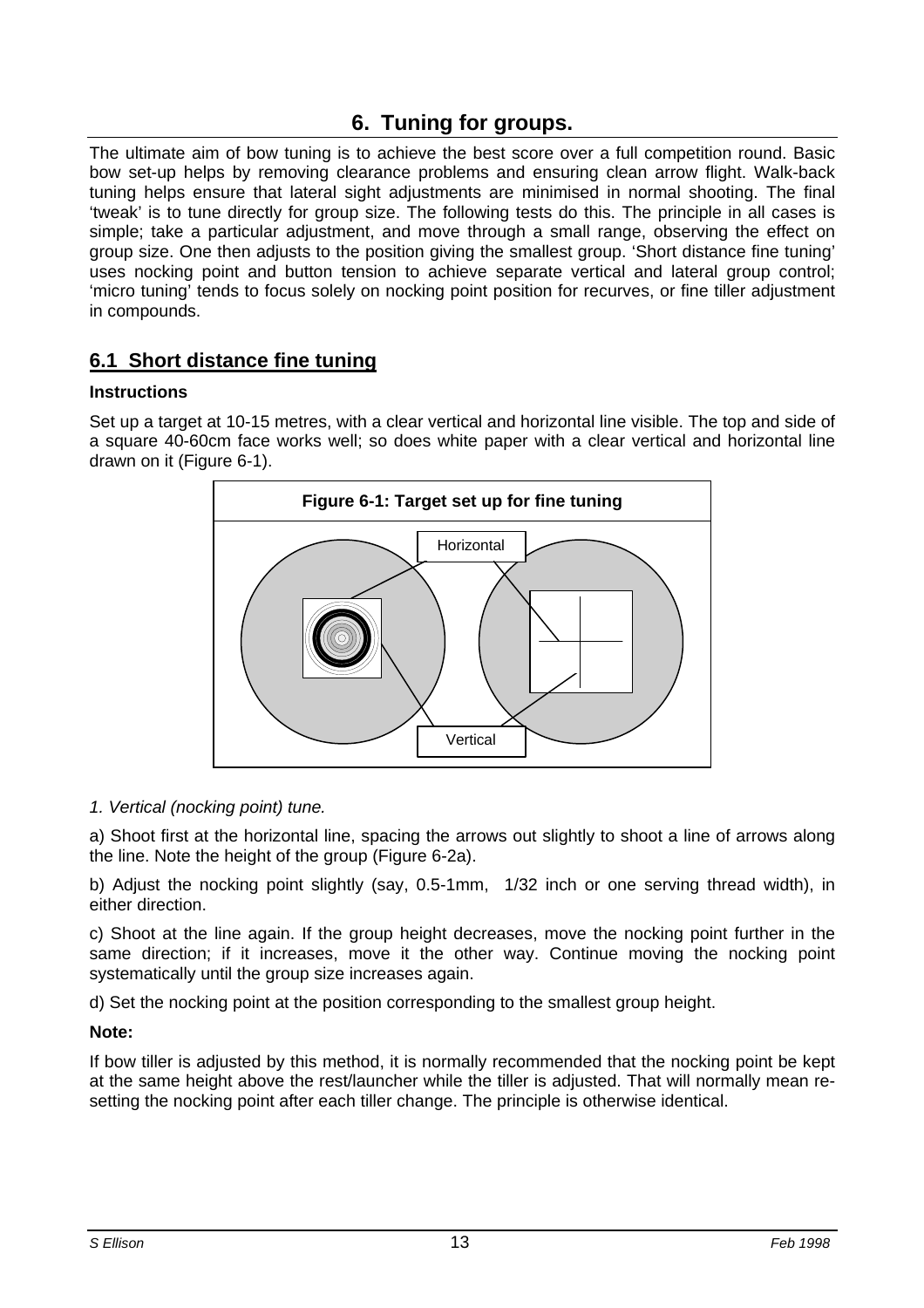

### *2. Horizontal (button) tune*

a) Shoot at the vertical line, spacing the arrows out slightly to shoot a line of arrows along the line. Note the width of the group (Figure 6-2b).

b) Adjust the button tension slightly (say, 1/8 to 1/4 turns) in either direction.

c) Shoot at the line again. If the group width decreases, adjust the button further in the same direction; if it increases, move it the other way. Continue adjusting systematically until the group size increases again.

d) Set the button tension to the position corresponding to the smallest group width.

#### **Notes**

1. It is very useful to *record* the group size, either as a list or on a graph.

2. Group size can vary considerably from end to end, just by chance. Always confirm an apparent sharp change either by repeating the test, or by checking for systematic change.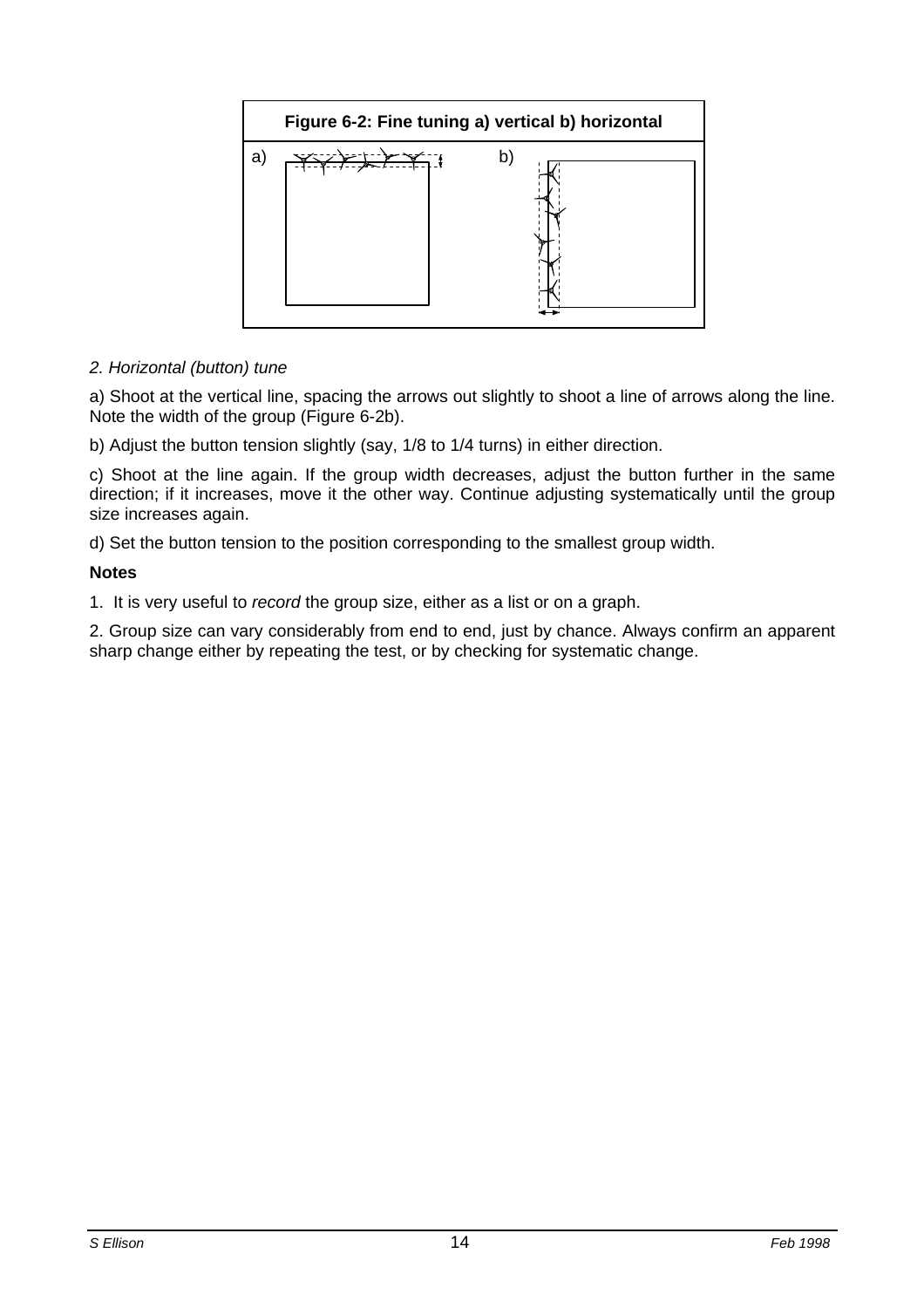### **6.2 Fine tuning - paper plate method**

The 'paper plate' method is suggested by Tim Roberts for compound tiller tuning, and is described here for that use. However, identical principles apply for any other fine tuning adjustment, so the method could be used for a variety of adjustments.

#### **Instructions**

1. Mark five or more plain paper discs with a central aiming point (8-inch paper plates are ideal). On each disc, write the planned adjustment setting. (For example, tiller may be adjusted from 'level' at 0 turns, then 1/4 turn, 1/2 turn etc.)

2. Set the bow to the first adjustment position.

3. At a distance appropriate to your grouping capability (typically 30m or more), shoot one or more ends until a reliable estimate of group size is possible.

4. Replace the first disc with the second, adjust the bow appropriately (remembering to return the nocking point to its original position if adjusting tiller - only one adjustment should change at a time) and shoot another end or two at the new plate.

5. Continue until either the progression of grouping pattern is clear and 'opens up', or the adjustment range is completed.

6. Compare groups on each disc, and select the best. Adjust the bow to the marked setting.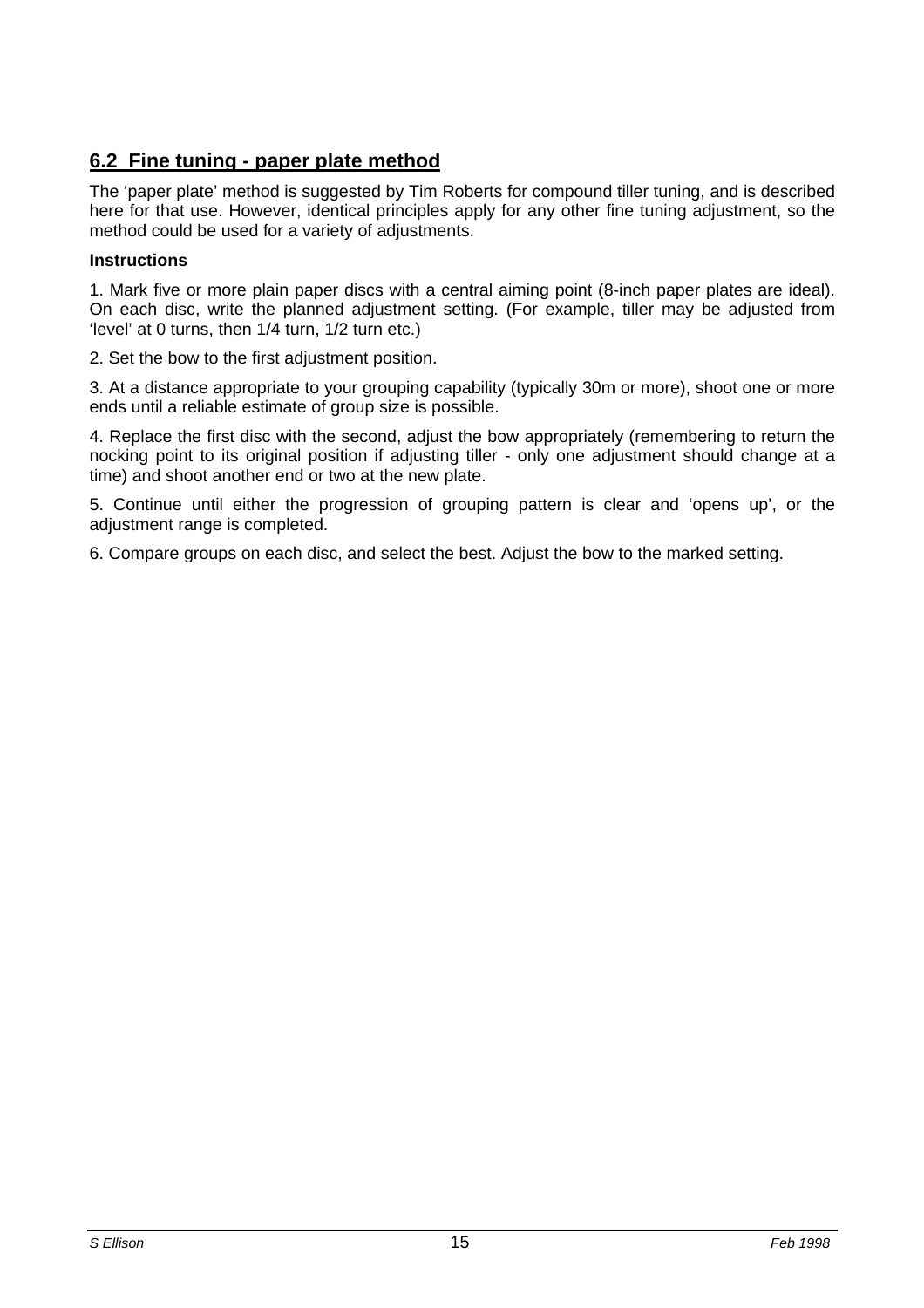### **6.3 Micro tuning - McKinney/Rabska method**

#### *The following description follows McKinney (1996)*

Micro tuning, as described by Rick McKinney, progressively adjusts nocking point, button position and tension and finally bracing height on the basis of group size at intermediate to long distance. Note that the distances used imply a high standard of shooting - 1150+ FITA to use the method most effectively.

#### **Instructions**

1. Use a basic check such as bare shaft planing or paper tear test to get the bow set up approximately correctly, including bracing height and tiller.

2. At 30 metres, shoot with all shafts numbered but unfletched, and select those that group consistently. Check and if necessary discard any persistent 'flyers'. Fletch all but two of the consistent shafts.

3. Repeat the bare shaft planing check at 30 m using the selected shafts. Adjust nocking point and spring tension to get near impact of fletched and unfletched shafts.

4. Move to 50m and repeat, then to 60/70m.

5. At the longer distance, observe arrow flight directly. McKinney recommends that if the bare shafts 'plane' (drift consistently to one side), adjust button position; if they fishtail, adjust tension.

6. Complete the planing tests at your longest distance, continuing to adjust nocking point and spring tension to achieve close impact of bare and fletched shafts.

7. At the longest practicable distance, shoot fletched shafts and record their impact points for 30- 40 arrows. Include the poor shots. Then, adjust nocking point upward slightly, and repeat (as for short distance fine tuning). Compare group sizes and patterns, and either continue adjusting in the same direction until the group degrades. Move and set the nocking point to the best position found.

8. Follow the same procedure while adjusting button spring tension.

9. Finally, adjust bracing height by 3mm (1/8 inch) either way to achieve the best group.(Note: bracing height should already have been set by sound and feel before the test)

10. Go back to a short distance (20yds or so) and perform a bare shaft planing test. Note the relative impact positions of fletched and bare shafts. Record them. In future, tune for this impact pattern after changes to equipment, with additional checks for button tension.